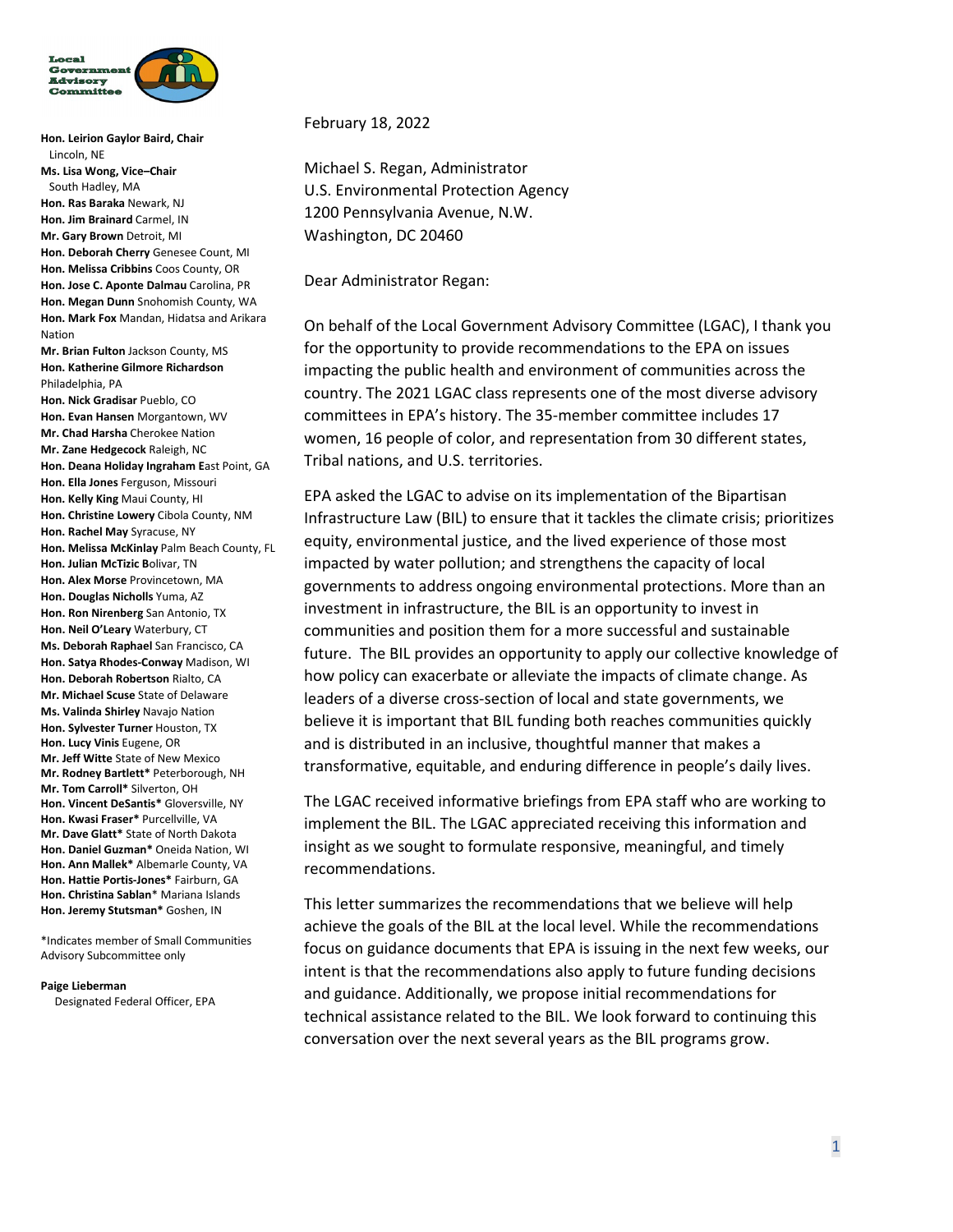A few of the top messages we want to emphasize include:

- Develop standards and internal policies to hold EPA, state and local agencies, and grantees accountable to the equity and environmental justice goals EPA has set.
- Issue guidance that amplifies and encourages the use of screening tools that demonstrate how projects take environmental justice and equity into account. Use these tools and community input to make data-driven decisions about funding disadvantaged communities.
- Add flexibility to the list of allowable costs for any funding, so that communities can fund what they need to meet the goals of the BIL, including workforce development, community outreach, and management of regional partnerships.
- Think innovatively when developing technical assistance programming, including embedding resources in local government offices to support the large task of identifying and applying for funding.
- Issue guidance that encourages projects to consider climate change, such as building carbon negative infrastructure, and prioritizing a fix-it-first or nature-based approach to infrastructure.
- Support innovation and emerging technologies especially those that promote efficiency, look at environmental issues from a systemic perspective, and help facilities adapt to changing needs.

Thank you for the opportunity to provide this input. We look forward to discussing these recommendations with you and your team.

Sincerely,

Seirion Gaylor Baird

Leirion Gaylor Baird, LGAC Chair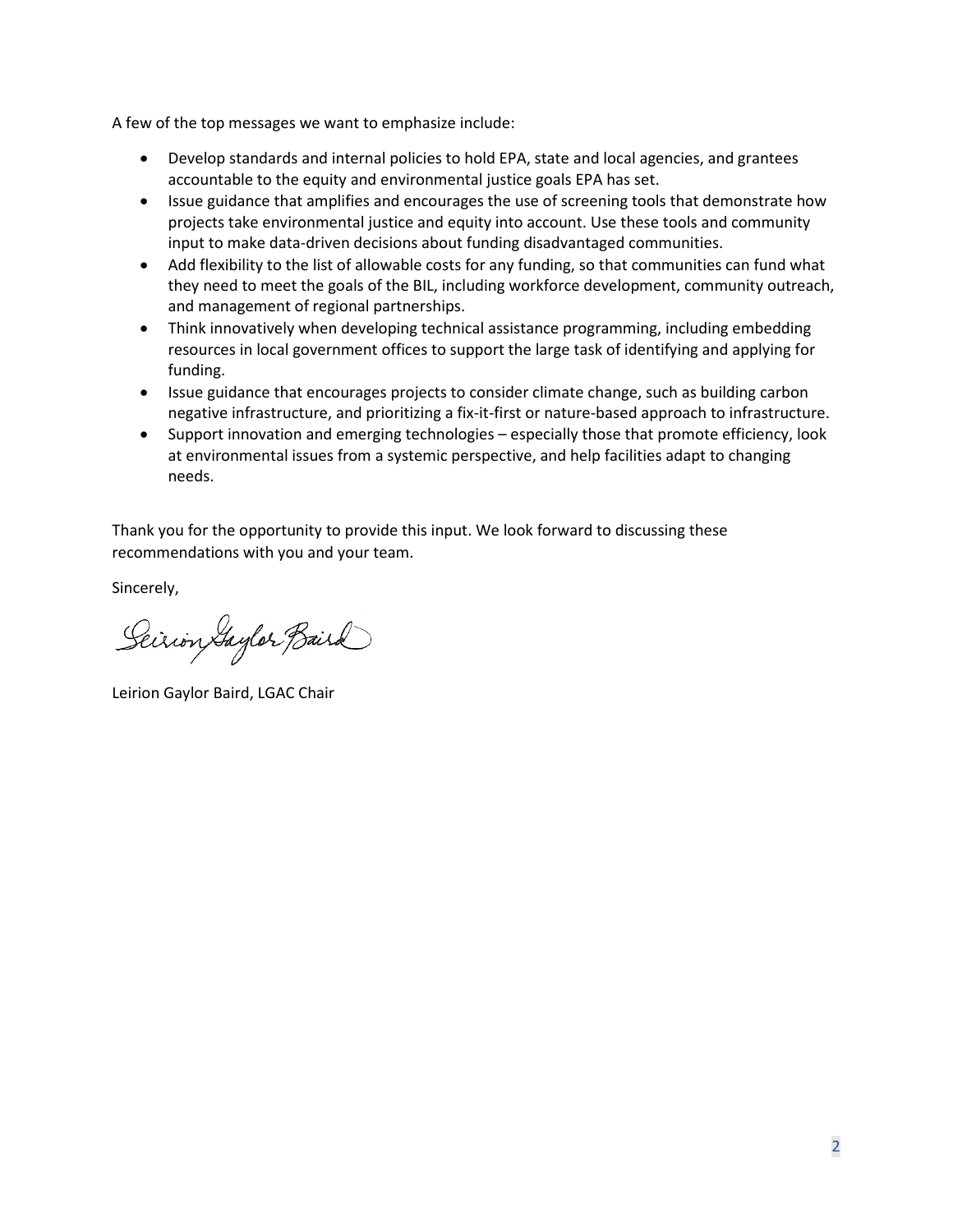## **Local Government Advisory Committee**

# Recommendations on Implementation of Bipartisan Infrastructure Law *February 18, 2022*

Following the passage of the historic Bipartisan Infrastructure Law (BIL), the EPA will be making significant investments in the health, equity, and resilience of American communities. With unprecedented funding to support our national infrastructure, EPA will strive to improve people's health and safety, create good-paying jobs, and increase climate resilience throughout the country.

Knowing that much of this work will take place at the local government level, the EPA asked the LGAC for input on the following questions:

- As EPA implements the BIL, how can we do so in a way that tackles the climate crisis?
- How can EPA, state and local governments prioritize equity, environmental justice, and the lived experience of those most impacted by pollution in the implementation of the BIL?
- Are there tools, resources, or technical assistance that EPA can provide to help local governments access BIL funding to upgrade their water and wastewater infrastructure?

The members of the Local Government Advisory Committee (LGAC) and its Small Communities Advisory Subcommittee (SCAS) have prepared the following responsive recommendations. They are organized into four categories: integrating equity and environmental justice, providing flexibility and assistance, promoting climate-resilient projects, and promoting innovation and efficiency of water resources.

#### **Integrating Equity and Environmental Justice**

The Justice 40 program commits to delivering 40 percent of the overall benefits of federal climate and infrastructure investments to disadvantaged communities. The LGAC applauds EPA's efforts to integrate this and similar efforts into its work. To make these efforts meaningful, the EPA needs to set standards to hold itself, state and local agencies, and grantees accountable to the ambitious equity goals it has set.

When it comes to recognizing how infrastructure and environmental actions can bolster or inhibit equity, there are varying levels of understanding and familiarity. Part of EPA's role in making Justice 40 successful will be to provide training and education on both the history and ongoing legacy of environmental justice. The LGAC recommends that this happens early and often, as EPA interacts with state, local, tribal, and territorial government partners. EPA should also provide training for its own employees.

We also recommend that EPA guidance requires, incentivizes, or at least encourages the use of screening tools that demonstrate how projects take environmental justice and equity into account. Both Environmental Justice (EJ) Screen and the Climate and Environmental Justice Screening Tool (CEJST) look at factors such as environmental indicators and demographics to help governments make data-driven decisions about investing in communities that have historically experienced environmental injustices.

While the data that these tools provide is valuable, it is also important to recognize the knowledge and expertise of local leaders, who can provide additional information about community needs. Establishing partnerships with community leaders will improve decision making; it will also serve to ensure EPA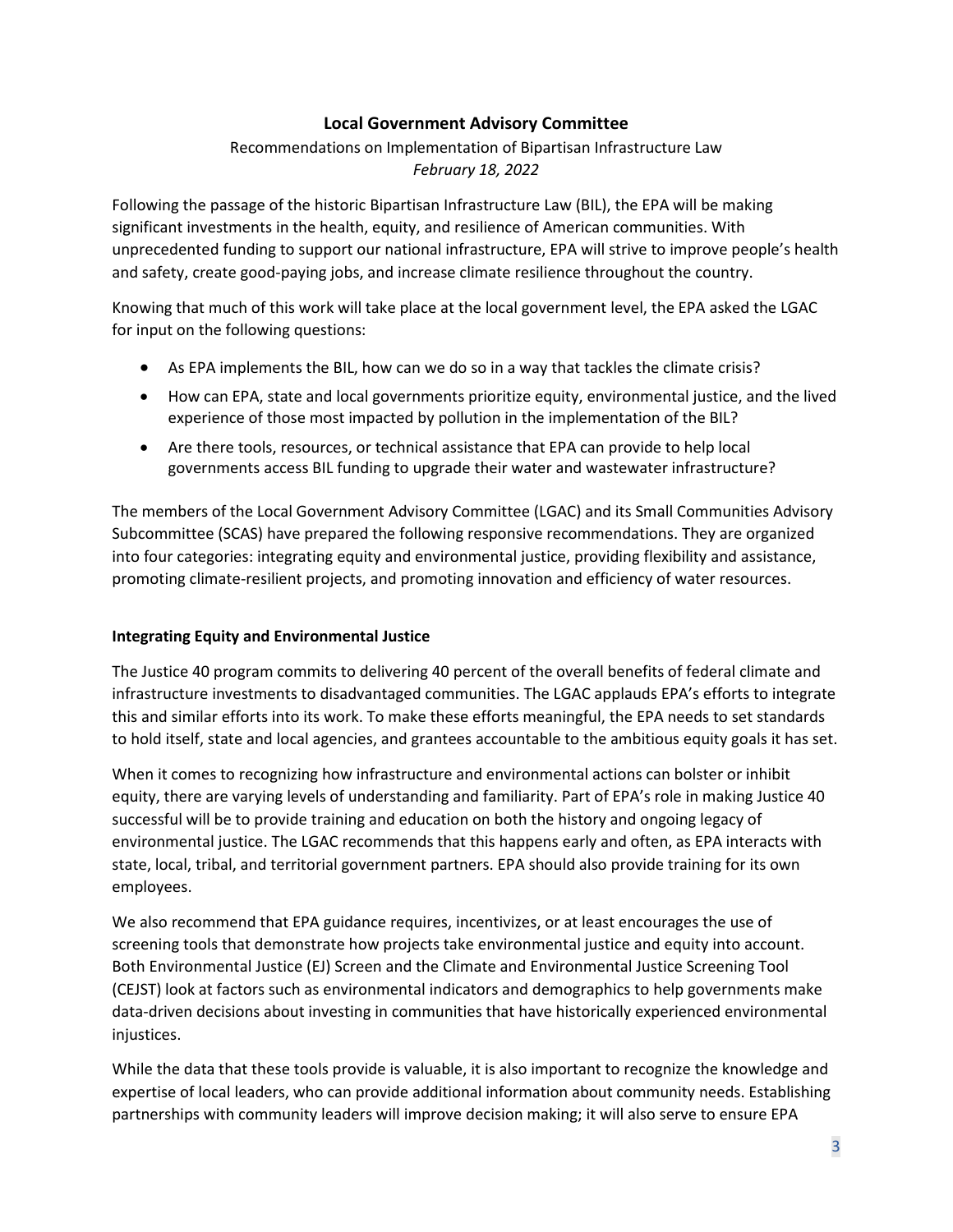programs are meeting the needs of disadvantaged communities and providing opportunities for them to access funding and relevant technical support.

Beyond deploying these tools and establishing partnerships, the LGAC recommends that EPA develop a framework for ensuring the BIL addresses historical environmental injustices and prevents new environmental injustices in a tangible way. Elements of a framework could include creating internal policies for using the tools to identify disadvantaged communities, embedding metrics that ensure program and funding decisions incorporate both the data gleaned and community input, and setting metrics for state, local, tribal, and territorial partners and grantees to ensure they achieve the equity goals they've set.

The LGAC looks forward to working with EPA to further develop this work.

## *Affordability*

Historically, when local governments seek federal funding for new projects or capital investments, they rely on local user fees or rates to fund the long-term maintenance of those investments. The LGAC is concerned that long-term maintenance of projects initially funded through BIL won't be supported. We encourage EPA to ensure that funding recipients have planned for long-term funding to support the maintenance of new projects in a way that preserves low-rate bases for users and ratepayers and avoids leaving residents with the burden of unmaintained infrastructure. Other solutions include encouraging utilities to set up nonprofits or provide flexible rates.

# *Technical Assistance*

A major component of integrating equity is the provision of technical assistance to communities. There is broad consensus among the LGAC members that many governments and community organizations – particularly those that are underserved – simply lack the time and expertise to access new federal funding and implement highly complex projects. The fact that much of the funding is moving through the State Revolving Funds (SRFs) presents a further barrier. Even for larger cities with more staff, the SRFs are typically managed through a finance department, rather than a water or public works department that would be more knowledgeable about the projects needed in a particular community.

At a minimum, EPA should consider providing targeted outreach to local governments, including templates to simplify the application process, and opportunities for communities to work with experts via a hotline, webinars, peer-to-peer platforms, or one-on-one meetings. A broad effort at this level enhances the likelihood that BIL funding achieves its goal of supporting disadvantaged communities.

We understand that EPA already provides a range of technical assistance but want to acknowledge that many governments may not be aware of these resources. As part of issuing guidance for BIL funding, the LGAC recommends including information about available assistance and how interested parties can access it. The simple act of including this information up front with the guidance will help ensure it reaches the intended audience.

Other helpful actions include providing a point of contact in an EPA regional office and hosting regionally based events for governments to access technical assistance and share best practices. However, to truly promote equity, the EPA needs to be present in communities, working with the teams to understand the barriers they face and navigate solutions. Unfortunately, many federal funding programs have grown so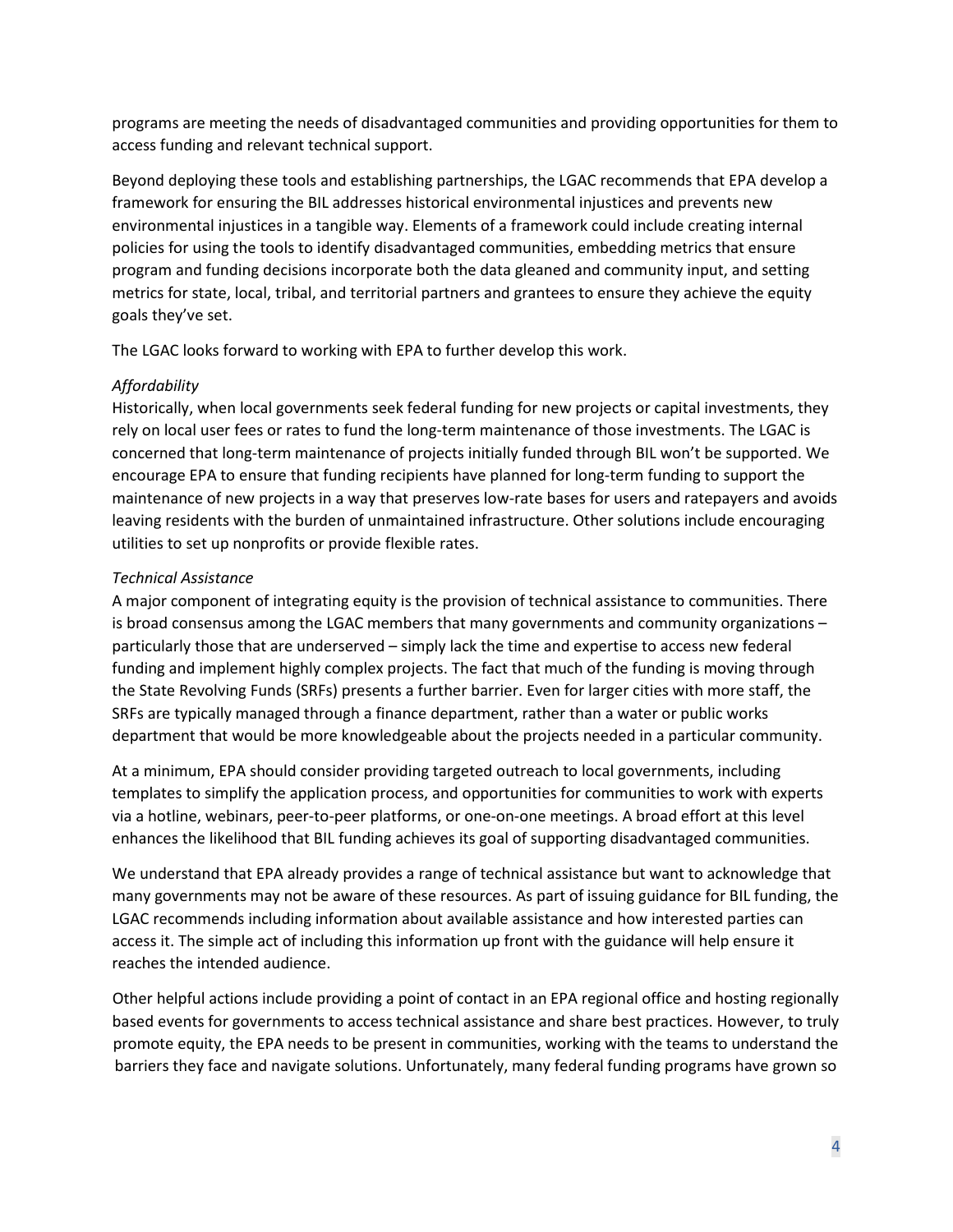complex that large cities pay consultants to find and apply for grants on their behalf. Even if a small community had a staff member with the technical capacity to complete an application, they often choose not to because they know what their competition is. The result is a deepening of inequity.

The LGAC recommends embedding dedicated EPA staff members or other resources in local government offices or having them shared by a small number of regional offices. These individuals would be responsible for finding funding opportunities that meet the needs of a community, assisting in the completion of the applications, and setting up a plan for managing the life of the project. While they would be funded by EPA, they would also become a part of the local government team.

#### **Providing Flexibility and Assistance**

One perennial concern for local governments is finding funding that matches the specific needs associated with a project. To the extent possible, LGAC recommends adding flexibility to the list of allowable costs for each funding stream of the BIL. This will position communities to develop holistic projects that not only develop infrastructure, but also address the secondary and tertiary aspects of a project that are crucial to its long-term sustainability. The Brownfields Multipurpose Grant is one successful model, as funding can be applied for the full lifecycle of a project – including project proposal, preliminary design, land acquisition, permitting, and construction.

#### *Allowing Flexible Funding*

Flexibility is especially needed for "soft infrastructure." One example is workforce development. The technology in the water industry is rapidly changing, and the influx of funding provided by the BIL will likely accelerate this trend. At the same time, the water workforce is aging. If the BIL is going to have a transformative, once-in-a-generation impact, a new generation of workers must be trained. EPA should support training as either an allowable cost for BIL funding or another accessible funding stream. Moreover, EPA should support training that focuses on securing good-paying jobs for local residents. Training for all ages is needed, and should start as young as high school, to create a pathway from school to career. This kind of investment will support not only the water systems, but also the economic vitality of the communities they serve.

Another important component of implementing the BIL is community engagement. The projects funded by the BIL will require short-term disruptions, such as tearing up streets and temporarily shutting off water, to achieve important long-term gains. Explaining the value of these actions will require people on the ground using smart messaging to communicate directly with customers. There is deep distrust in many communities – especially communities of color – about the safety of drinking water. This investment is a much-needed opportunity to educate and build trust. The LGAC recommends making community engagement an allowable cost under BIL funding, or another accessible funding stream.

#### *Deferring to Local Governments*

Many local government leaders are concerned that a potential reluctance by some agencies to reimagine new ways of doing business will create complexity in fully implementing the Administration's goals of addressing climate change and environmental justice. This is especially true for the water funding. Since the Law requires use of the State Revolving Fund (SRF) programs, states must serve as an intermediary between EPA and local governments. Local governments know which infrastructure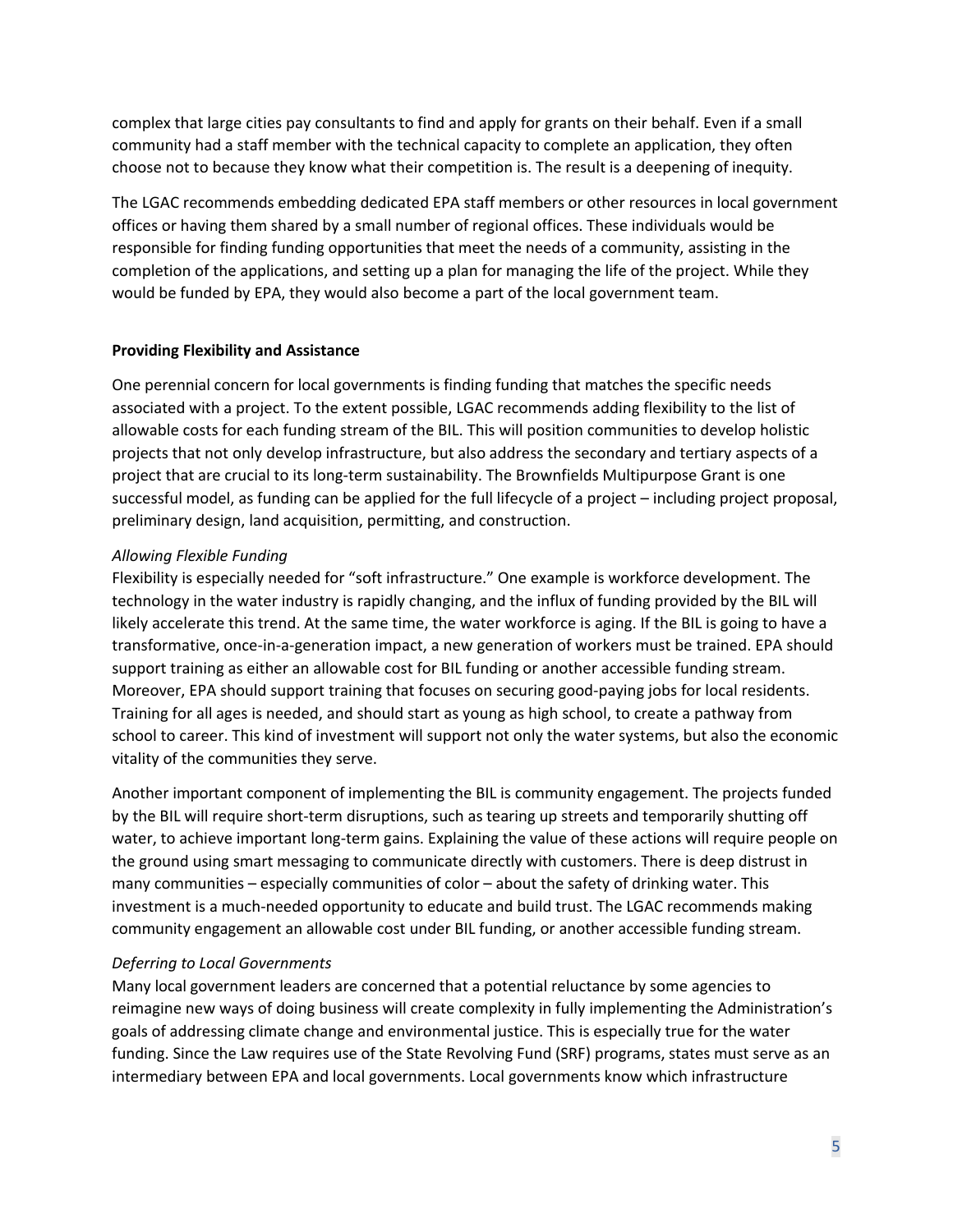projects will have the most meaningful, equitable impacts in their communities. The LGAC recommends encouraging states to conduct proactive public engagement with their communities in a meaningful way prior to soliciting project ideas from local governments, as well as to offer technical assistance to create project proposals. Ideally, local communities would have a thorough understanding of the process for deciding which projects are eligible to be funded by SRF. Special attention should be given to reaching small communities. The LGAC's Small Communities Advisory Subcommittee will provide additional recommendations, but at this point the LGAC and SCAS recommend working with local municipal leagues and associations of counties to reach these communities. While the LGAC does not want to add to the administrative burden of these processes, the EPA could operationalize community engagement by asking states to demonstrate how they engaged municipalities in a meaningful way as part of their required annual Intended Use Plan (IUP) or other similar process.

Another concern is that states may choose not to utilize the entirety of BIL funding available to them, as they have for other federally funded programs in recent years. The LGAC recommends that EPA take steps to discourage this. For example, the EPA could require additional administrative processes if a state wants to return funding. Or, if a state fails to spend their money by a certain date, EPA could consider ways to redistribute the money directly to municipalities, local departments, agencies, or public water supply systems in that state. At the same time, the LGAC recommends that EPA provide outreach directly to local communities regarding opportunities to access funding – either by educating them on the SRF and related processes, or highlighting options like the National Estuary Preserves program, which allow local governments to receive money directly from EPA.

## *Aligning Funding Priorities*

The BIL takes a progressive step forward by making 49 percent of funds eligible for grants or forgivable loans. To take another step in this direction, the LGAC recommends two actions. First, EPA should align its eligible project criteria with the priorities of the BIL (e.g., lead, PFAS, climate resilience, equity, legacy pollution, drought, and flood mitigation), and consider modifying the required annual IUP and similar processes so that states, Tribal nations, and territories demonstrate how they supported these efforts. Second, EPA should encourage states, Tribal nations, and territories to align their own State Revolving Fund (SRF) statutes, regulations, or programs with the BIL's provisions for grants and forgivable loans. For example, some state SRF programs prohibit certain communities from accessing grants or loan forgiveness. Therefore, these communities will be eligible only for low-interest loans, despite having significant water infrastructure needs, particularly in vulnerable and historically marginalized neighborhoods. These kind of state rules may unintentionally block communities from accessing BIL funds, as they often don't have the financial capacity to take on loans. This is particularly important where, because of the BIL, state match is not required or is reduced.

Encouraging states, Tribal nations, and territories to align their programs with BIL's list of eligible projects as well as funding mechanisms, will provide maximum flexibility to deploy funds, as well as ensure the equitable distribution of federal dollars.

#### *Distributing Money Efficiently*

The most important priority for local governments is the ability to start rebuilding the infrastructure across America as soon as possible. To that end, the LGAC offers several recommendations. First, the EPA should look for ways to streamline administrative processes and incorporate any new requirements into existing processes. The LGAC also recommends digitizing these processes, and working to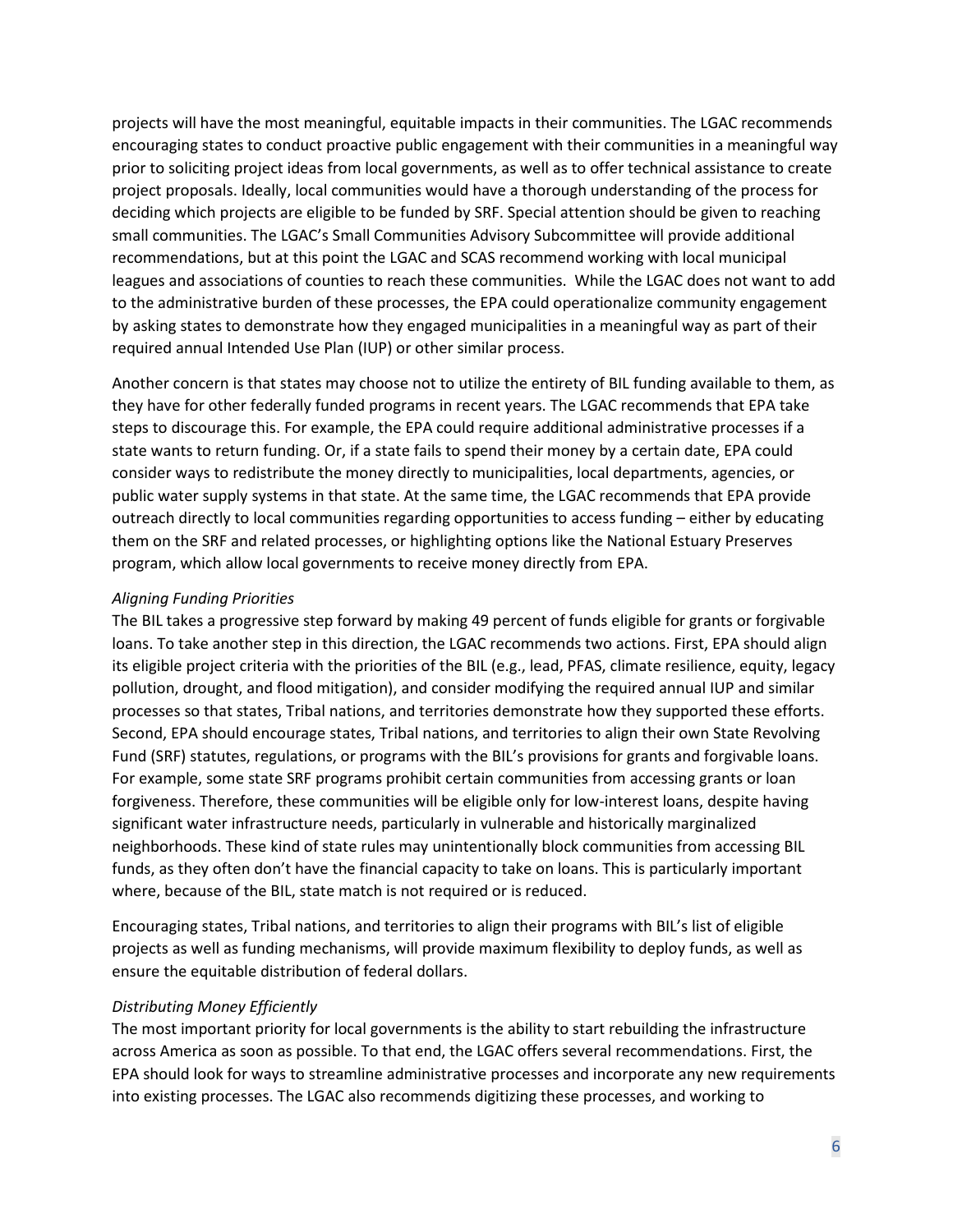coordinate them across the federal government, to minimize the time and burden placed on communities seeking funding. Finally, the EPA should explore financial mechanisms that accelerate the distribution of funding to communities. For example, last November, Morgan Stanley and Enterprise announced an initiative that will advance funding from the United States Department of Housing and Urban Development (HUD), so that communities in need can start building on an accelerated timetable.<sup>[1](#page-6-0)</sup> Allowing BIL funding to be used as part of a public-private partnership – especially where there is an urgent need – could make a big impact.

At the same time, there is a growing trend to support "dig once" policies or best practices, where the construction of all the infrastructure needed in a specific location are coordinated (e.g., replacing lead pipes, adding broadband, upgrading electrical capacity) so that subsequent construction is not needed. One limiting factor to taking this approach is aligning the funding streams. The LGAC recommends allowing flexibility regarding when EPA's funding is used, so that this is an option for communities that want to take this approach.

## **Prioritizing Climate-Resilient Projects**

Tackling the climate crisis will require governments to rethink and reimagine how infrastructure is planned, delivered, and managed, so that it becomes part of a low-emission and resilient future. Infrastructure is responsible for 79 percent of all greenhouse gas emissions and 88 percent of all adaptation costs. At the same time, the more intense and frequent extreme weather becomes, the more it costs to maintain current infrastructure. In the past 10 years, the U.S. has accrued \$51.2 billion in economic damages due to the increasing frequency and intensity of flooding alone.<sup>[2](#page-6-1)</sup> The growing costs of failing to adapt our approaches to infrastructure are clear. Climate change is also exacerbating environmental justice, as disadvantaged communities are more likely to suffer from extreme heat and storms.

As EPA implements the BIL, climate change must be a central component of its funding decisions. Therefore, BIL guidance should require, incentivize, or at least encourage carbon negative infrastructure, a reduction in greenhouse gas emissions, support for renewable sources of energy, or the use of naturebased solutions.

EPA should also support infrastructure designed with current and future climate conditions and impacts in mind. The design standards to which most existing infrastructure was built are not resilient to current and future climate projections, especially when it comes to flooding. For example, replacing a bridge or culvert "in kind" will often not improve the resilience of transportation infrastructure. To address this, the LGAC recommends that EPA ask states to demonstrate how projects will address climate change as part of an IUP or similar process.

#### *Providing Targeted Assistance*

Local governments are stretched, and in some cases, their knowledge of sustainability is often limited, despite a desire to learn and do more. One approach to overcome this challenge could be to prioritize

<span id="page-6-0"></span><sup>1</sup> https://www.enterprisecommunity.org/news/enterprise-and-morgan-stanley-launch-disaster-recoveryaccelerator-fund

<span id="page-6-1"></span><sup>&</sup>lt;sup>2</sup> Infrastructure for Climate Action. United Nations Environment Program. 2021. https://www.unep.org/resources/report/infrastructure-climate-action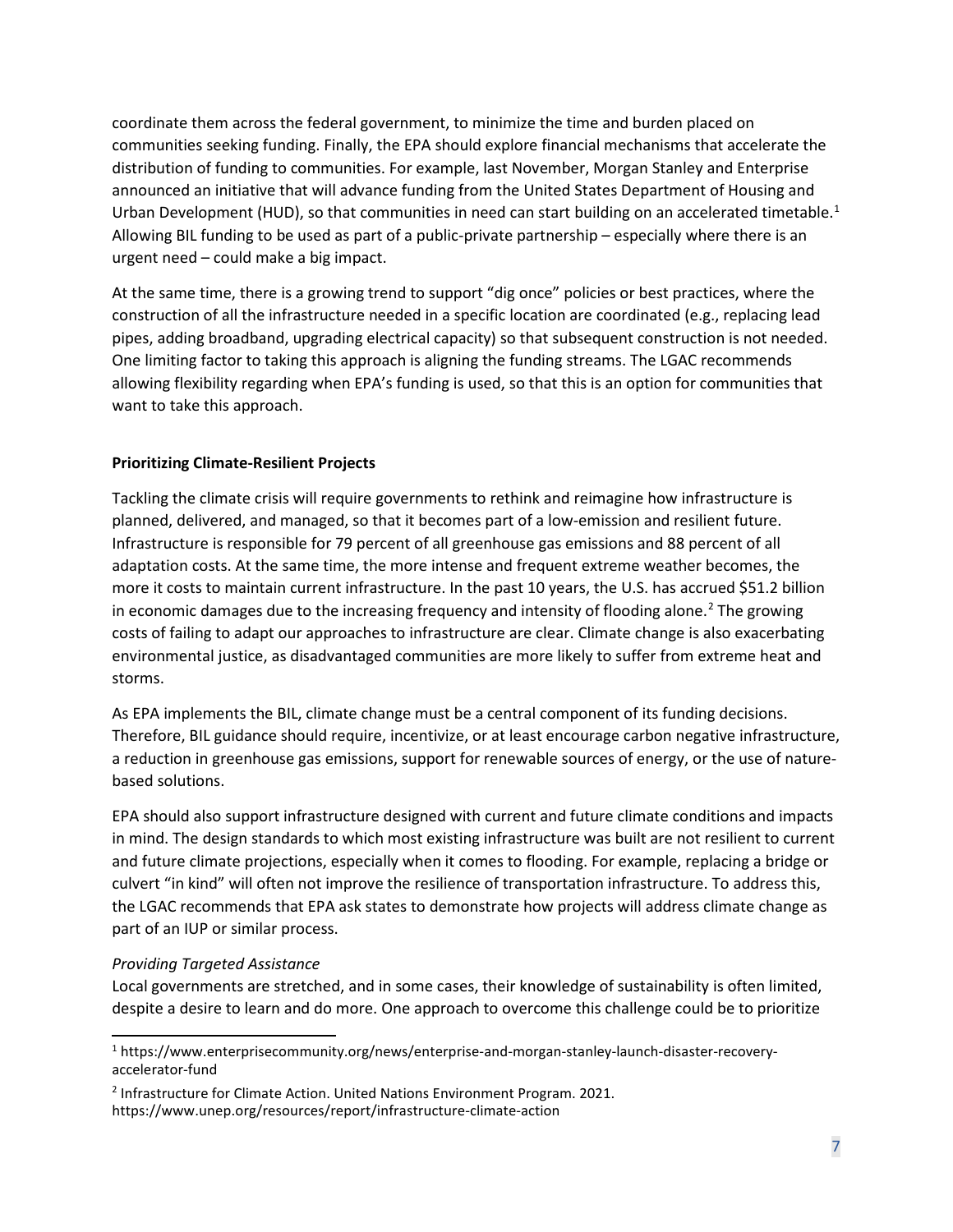any project proposed for funding that includes a climate vulnerability assessment and resiliency plan. However, care should be taken to not add administrative processes that further discourage small and disadvantaged communities from applying. A potential solution is to bring in EPA's technical assistance experts at the project planning phase. The LGAC Air & Climate Workgroup had an opportunity to speak with the State and Local Climate and Energy Program and learn about the range of tools and one-on-one support they offer to local governments. The LGAC recommends exploring ways to offer this technical assistance to all who apply for funding from the start of the application process.

A longer-term solution is to develop training targeted at government employees, especially those from smaller jurisdictions that have limited resources in this area. Creating a path for staff to develop capacity over time – e.g., a Climate or Environmental Justice 101, 201, etc. – would help multi-disciplinary city employees develop the technical capacity needed to make informed decisions in the long run. While there are many ways to provide this training, engaging universities is one way to institutionalize knowledge in each region and provide sustainable, long-term ways to develop the workforce. The LGAC recommends pursuing options to work with universities to develop training and technical assistance opportunities.

While the range of technical assistance desired is large, one area in which the LGAC recommends investing is how to message climate and environmental justice issues to a range of audiences, and on a range of platforms, including social media. In some locations, there is immediate pushback when a project touting these goals is mentioned. Tackling the climate crisis will require local government officials explaining what they're doing and why they're doing it in a way that garners support.

#### *Promoting Sustainable and Nature-Based Approaches*

As population growth continues, the demand for drinking water and wastewater services will increase and possibly outpace current supply or capacity to deliver. At the same time, the current systems may be further stressed by climate change causing shifts in precipitation patterns that result in more frequent and intense flood and drought periods.

Local governments who provide critical services must balance the need for building new infrastructure with climate-resilient solutions like infill redevelopment or nature-based approaches. Policies and investments that maximize natural climate solutions will be key to ensuring the provision of essential services like hazard protection, source water protection, water conservation, and wastewater treatment. These types of projects are also resilient to extreme weather events, are affordable, and can reduce future risks associated with pollution or contamination.

One example is managing stormwater runoff by decreasing impervious surfaces and increasing green stormwater solutions, such as rain gardens, conservation landscaping, and swales and bioretention areas. These approaches provide more open spaces to slow down stormwater flow and reduce flooding in urban areas. In coastal, rural or remote areas, wetlands and marshes can be utilized to improve water quality and buffer the impacts of coastal storms, and projects that improve soil health have proven more efficient at improving water quality and reducing carbon. In water scarce regions, agricultural practices that use resources efficiently can have a big impact, like using lakes for irrigation.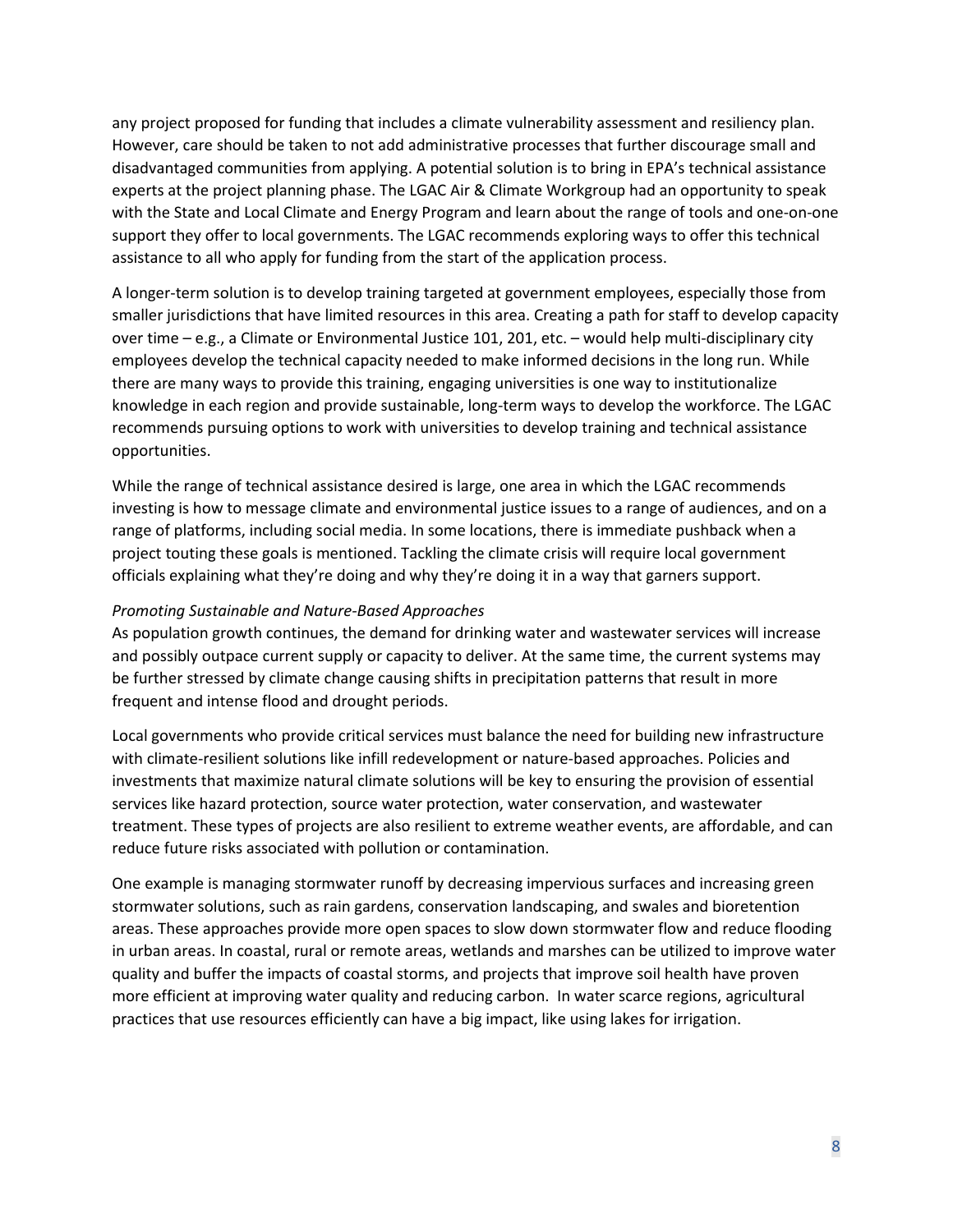When considering more traditional forms of infrastructure, the LGAC recommends including a "Fix it First" prioritization in any guidance – specifically related to water infrastructure.<sup>3</sup> This would focus federal funding on repairing and upgrading infrastructure already in place, as well as rightsizing for future infill development and a changing climate. This prioritization also promotes equity. Smart Growth America found that maintenance and repair projects create up to 16 percent more jobs per dollar invested, compared to new construction projects.[4](#page-8-1) Maintenance and repair projects also create jobs faster, since new construction projects must first complete more extensive environmental and design reviews.[5](#page-8-2) However, it is important to recognize the link between infrastructure and environmental justice. Starting in the mid-1900s many interstates and large infrastructure projects were constructed in the middle of African-American communities, which led to increased pollution, disjointed communities, and displaced residents. This fact should be included in the analysis of any future projects – both to mitigate past injustices and to prevent new ones from occurring.

LGAC also recommends that BIL funds reward and incentivize projects that meet climate and equity goals. In Lincoln, Nebraska for example, local funds are used to help offset any incremental cost of sustainable, nature-based, or climate resiliency measures. BIL fund criteria could incentivize new or redevelopment projects that incorporate climate-smart solutions.

#### *Clean Bus Program*

A final climate-related recommendation concerns the Clean Bus Program funding in the BIL. This program will benefit communities across the United States, especially those that have been historically underserved. As EPA implements this program, the LGAC recommends using available climate and equity filters to ensure that funding goes to the places with the most need. Even within a community, if an entire fleet can't be converted, EPA should encourage school districts to prioritize neighborhoods that have more cumulative impacts of pollution, children experiencing more negative health issues, and socially vulnerable areas.

As the technology of buses is upgraded, the goal should be to pursue carbon neutrality by using renewable energy. However, the program should allow communities to determine the best environmental option for their location.

Another forward-thinking approach is to consider compatible technology. As the federal government invests in new buses, it should work with the United States Department of Transportation to promote universal charging infrastructure. If a local government can charge its entire fleet in one place – school buses, trash trucks, bus transit – it will reduce operation and maintenance costs and encourage low-

<span id="page-8-0"></span><sup>&</sup>lt;sup>3</sup> This includes but is not limited to the Small and Disadvantaged Communities Drinking Water Grant Program, the Clean Water State Revolving Fund, the Drinking Water State Revolving Fund, and the Water Infrastructure Finance Innovation Act funds

<span id="page-8-1"></span><sup>4</sup> Smart Growth America's analysis of Recovery Act reports found that money spent on highway and bridge repair projects created 16% more jobs per dollar than money spent on new road and bridge construction. See: "Recent Lessons from the Stimulus: Transportation Funding and Job Creation." Smart Growth America, February 2011, Page 2, smartgrowthamerica.org/wpcontent/uploads/2016/08/lessons-from-the-stimulus.pdf

<span id="page-8-2"></span><sup>5</sup> "Learning From the 2009 Recovery Act: Lessons and Recommendations for Future Infrastructure Stimulus," Smart Growth America, April 2020, Pages 4-5, smartgrowthamerica.org/app/uploads/2020/04/SGA-T4A-Lessons-fromthe-2009- Stimulus.pdf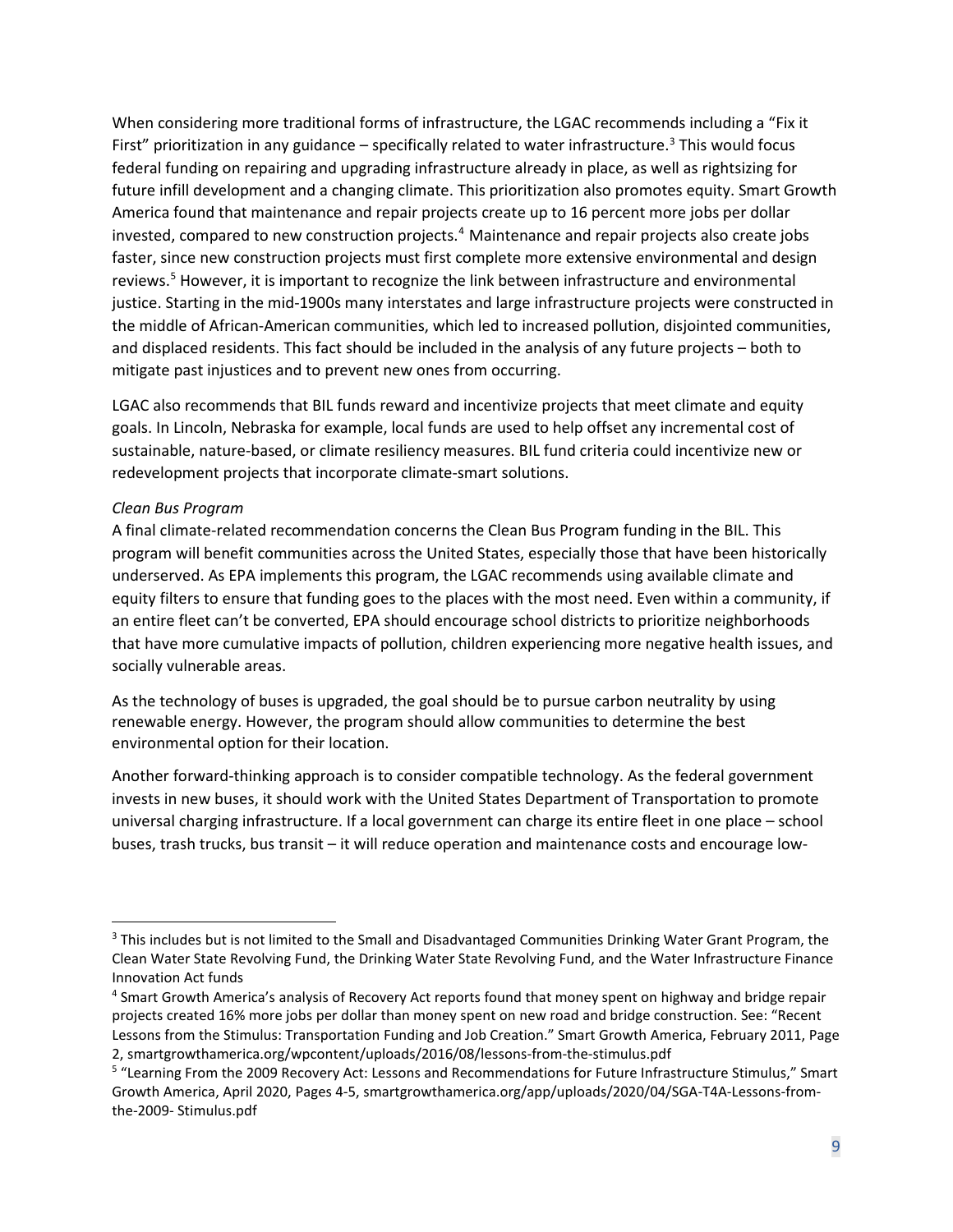carbon fleet expansion. Local communities are more likely to make investments in low-carbon vehicle technology if there is ease and convenience in charging the fleet.

Finally, as EPA awards funding to eligible contractors, they should understand that municipalities often change the independent contractors they use for procuring buses over time and allow flexibility that accommodates this fluctuation.

### **Promoting Innovation and Efficiency of Water Resources**

Americans rely on 22 million miles of underground pipes to deliver safe, reliable drinking water, but that infrastructure is aging. EPA estimates that \$472.6 billion is needed to maintain and improve that infrastructure over the next 20 years, and another \$271 billion is needed for wastewater and stormwater management. The funds provided by the BIL are needed urgently, but it is important to deploy them in ways that allow these resources to continue serving communities in years to come.

## *Supporting Technology and Adaptability*

Given the number of emerging contaminants of concern, as well as the impact climate change is having on sustaining reliable water sources, the water industry will need new and adaptable technology to succeed in the next generation. LGAC recommends supporting emerging technologies – especially those that look at these issues from a systemic perspective and could help facilities adapt to changing needs. This could be accomplished by prioritizing funding for projects that use proven but nascent technology, providing dedicated technical assistance on such alternatives, or by using set-aside funding to support efforts that would bring technologies to scale.

One area ripe with innovation is water reuse. Across the country, reverse osmosis technology is being used to make wastewater effluent and seawater safe to drink. The technology – which forces water through a membrane that captures salts, microbes, and chemicals – could be repurposed to remove PFAS and algal toxins from water supplies. Similarly, LED water disinfection lamps and treatment systems that use electricity instead of potentially harmful chemicals to decontaminate water could provide new approaches for solving water-quality problems. In Orange County, California, communities recycle their wastewater by passing it through a treatment plant and returning it to the local aquifer that sources the area's drinking water. In Eugene, Oregon, the wastewater treatment plant recovers biogas to power its municipal facilities, and biosolids to use as fertilizer on a nearby poplar plantation.

Harmful algal blooms are also being addressed with innovative approaches such as developing agricultural alternatives that use less nutrients, converting to low-nitrogen septic systems, and reducing nonpoint source pollution from lawns and other livestock farms.

#### *Encourage Regional Approaches*

Another way to increase efficiency is to develop partnerships. The LGAC recommends allowing BIL funds to be used to support partnerships that improve efficiency, including consolidation. By pooling utility resources, buying power, and technical expertise, utilities can provide more effective service at a lower cost. One example is the Great Lakes Water Authority (GLWA), which leases regional treatment and transmission assets of the Detroit Water and Sewerage Department to provide services for four million users in the surrounding region. The action has led to a stabilization of service rates, an increase in regulatory compliance requirements, improved financial standing and creditworthiness, and an overall improvement in service for residents.